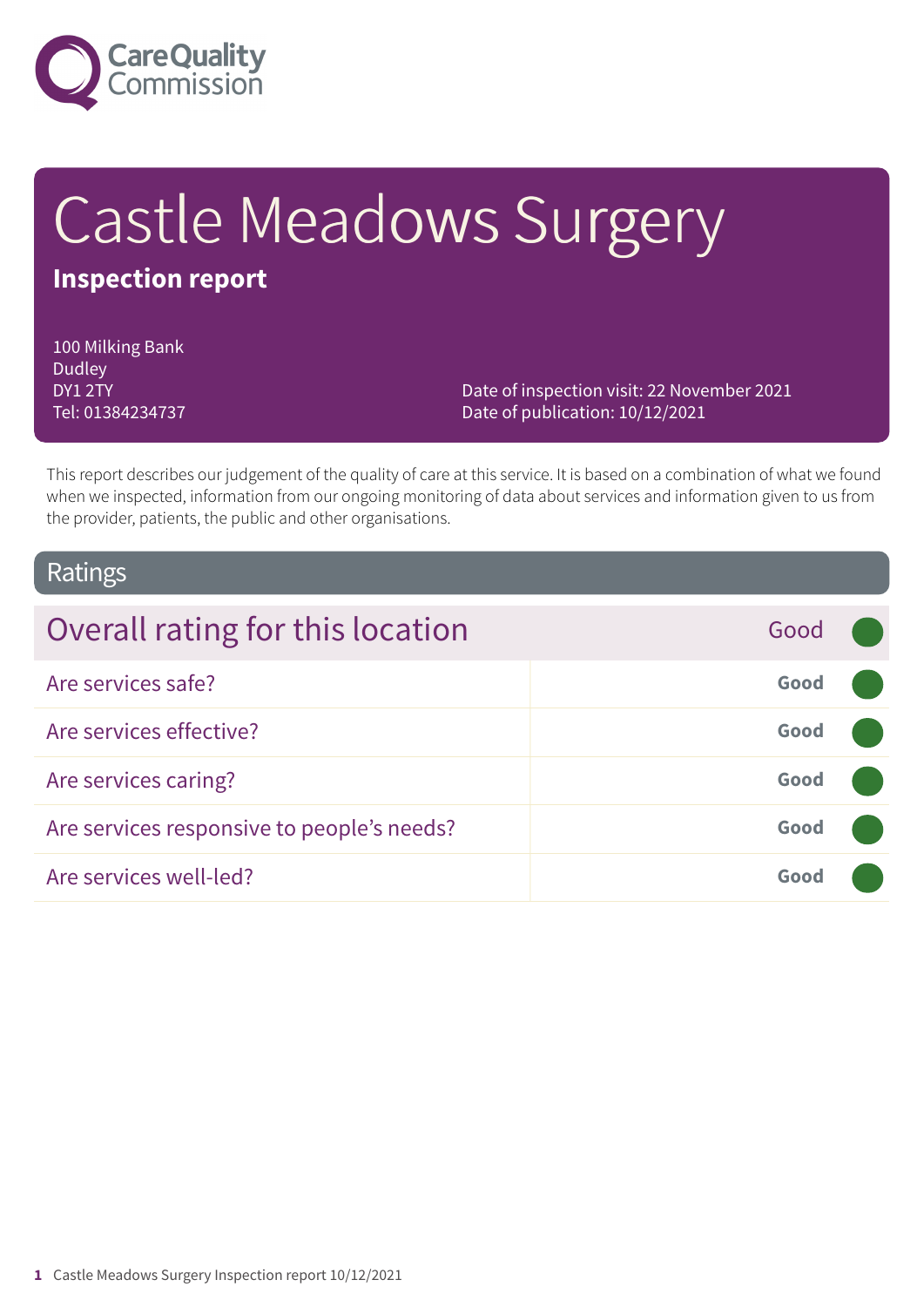# Overall summary

We carried out an announced inspection at Castle Meadows Surgery on 22 November 2021. Overall, the practice is rated as Good.

Safe - Good

Effective - Good

Caring - Good

Responsive - Good

Well-led – Good

### **Why we carried out this inspection**

This inspection was a comprehensive inspection and was carried out as part of our inspection programme. The inspection included:

• The safe, effective, caring, responsive and well-led key questions.

### **How we carried out the inspection**

Throughout the pandemic CQC has continued to regulate and respond to risk. However, taking into account the circumstances arising as a result of the pandemic, and in order to reduce risk, we have conducted our inspections differently.

This inspection was carried out in a way which enabled us to spend a minimum amount of time on site. This was with consent from the provider and in line with all data protection and information governance requirements.

This included:

- Conducting staff interviews using video conferencing
- Completing clinical searches on the practice's patient records system and discussing findings with the provider
- Reviewing patient records to identify issues and clarify actions taken by the provider
- Requesting evidence from the provider
- A site visit

### **Our findings**

We based our judgement of the quality of care at this service on a combination of:

- what we found when we inspected
- information from our ongoing monitoring of data about services and
- information from the provider, patients, the public and other organisations.

### **We have rated this practice as Good overall**

**2** Castle Meadows Surgery Inspection report 10/12/2021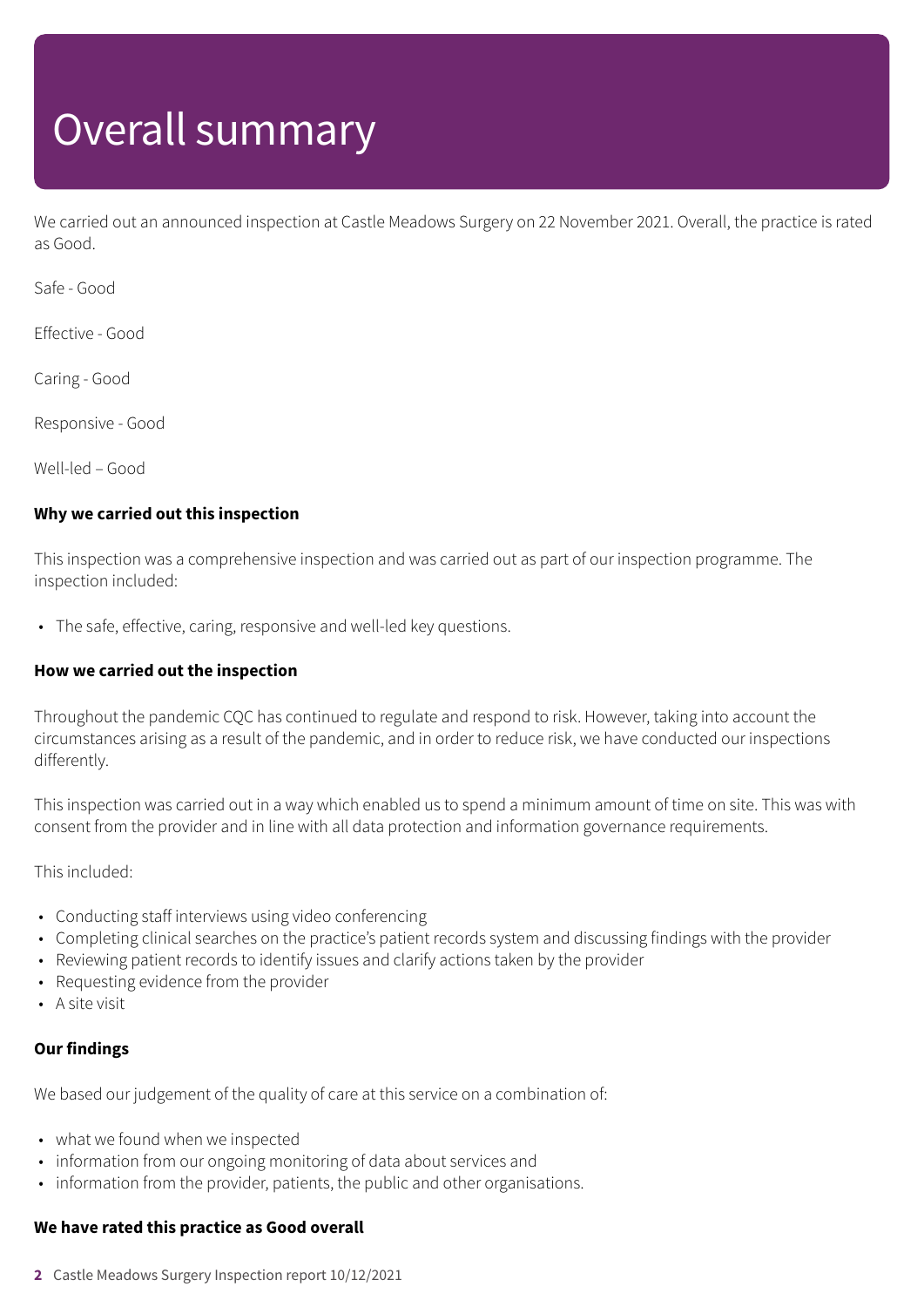# Overall summary

### We found that:

- The practice provided care in a way that kept patients safe and protected them from avoidable harm.
- There were clearly defined and embedded systems, processes and practices in place to keep people safe and safeguarded from abuse.
- Patients received effective care and treatment that met their needs.
- Staff had the skills, knowledge and experience to deliver effective care, support and treatment. There was clinical oversight and effective systems for quality improvement.
- Staff dealt with patients with kindness and respect and involved them in decisions about their care.
- The practice adjusted how it delivered services to meet the needs of patients during the COVID-19 pandemic. Patients could access care and treatment in a timely way.
- There were processes in place to manage risk, issues and performance.
- The way the practice was led and managed promoted the delivery of high-quality, person-centre care.

Whilst we found no breaches of regulations, the provider **should**:

- Continue to improve systems to identify carers registered at the practice so they can be better supported.
- Improve the system to manage complaints including the documentation when responding to written complaints.

### We found an area of **outstanding** practice:

• Through the pandemic the practice was flexible in providing telephone and face to face appointments to meet the needs of their population. Evidence we reviewed showed from April 2021 to November 2021 the practice offered a significant amount of additional appointments each week compared with contractual arrangements. We saw evidence of the practice responding to meet the needs of vulnerable patients even when the practice had met capacity.

### **Details of our findings and the evidence supporting our ratings are set out in the evidence tables.**

### **Dr Rosie Benneyworth** BM BS BMedSci MRCGP

Chief Inspector of Primary Medical Services and Integrated Care